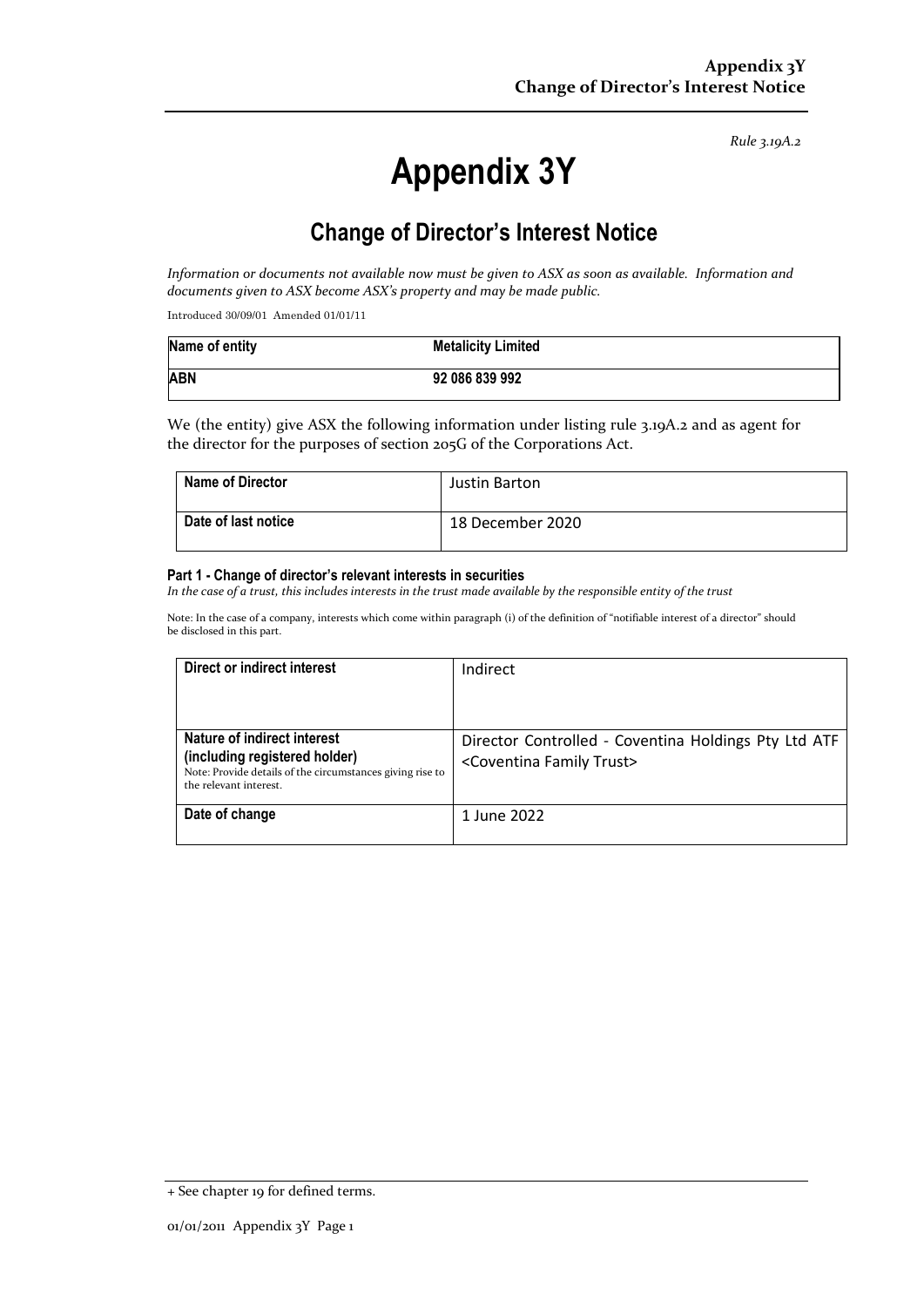| No. of securities held prior to change                                                                       | Mr Barton's relevant interest in securities comprises an<br>indirect interest (held by Coventina Holdings Pty Ltd<br>ATF <coventina family="" trust="">, an entity associated<br/>with Mr Barton) in:<br/>15,439,284 Shares;<br/>5,650,000 Performance Rights vesting at<br/>\$0.05 expiring on 30 January 2023;<br/>10,695,187 Performance Rights subject to the<br/>Company achieving a 20-day volume weighted<br/>average price (VWAP) of Shares of at least<br/>\$0.04 expiring on 18 December 2022; and<br/>13,245,033 Performance Rights subject to the<br/>Company achieving a 20-day volume weighted<br/>average price (VWAP) of Shares of at least<br/>\$0.06 expiring on 18 December 2022.</coventina>                                                                                 |
|--------------------------------------------------------------------------------------------------------------|--------------------------------------------------------------------------------------------------------------------------------------------------------------------------------------------------------------------------------------------------------------------------------------------------------------------------------------------------------------------------------------------------------------------------------------------------------------------------------------------------------------------------------------------------------------------------------------------------------------------------------------------------------------------------------------------------------------------------------------------------------------------------------------------------|
| <b>Class</b>                                                                                                 | ASX code: "MCT" - Ordinary Fully Paid Shares and ASX<br>Code "MCTOA" - Listed Options over Ordinary Shares                                                                                                                                                                                                                                                                                                                                                                                                                                                                                                                                                                                                                                                                                       |
| Number acquired                                                                                              | 4,411,226 Fully Paid Ordinary Shares; and<br>1,470,409 Listed Options exercisable at \$0.01<br>on or before 1 June 2024.                                                                                                                                                                                                                                                                                                                                                                                                                                                                                                                                                                                                                                                                         |
| Number disposed                                                                                              | N/A                                                                                                                                                                                                                                                                                                                                                                                                                                                                                                                                                                                                                                                                                                                                                                                              |
| <b>Value/Consideration</b><br>Note: If consideration is non-cash, provide details and<br>estimated valuation | \$22,056.13                                                                                                                                                                                                                                                                                                                                                                                                                                                                                                                                                                                                                                                                                                                                                                                      |
| No. of securities held after change                                                                          | Mr Barton's relevant interest in securities comprises an<br>indirect interest (held by Coventina Holdings Pty Ltd<br>ATF <coventina family="" trust="">, an entity associated<br/>with Mr Barton) in:<br/>19,850,511 Shares;<br/>5,650,000 Performance Rights vesting at<br/>\$0.05 expiring on 30 January 2023;<br/>10,695,187 Performance Rights subject to the<br/>Company achieving a 20-day volume weighted<br/>average price (VWAP) of Shares of at least<br/>\$0.04 expiring on 18 December 2022;<br/>13,245,033 Performance Rights subject to the<br/>Company achieving a 20-day volume weighted<br/>average price (VWAP) of Shares of at least<br/>\$0.06 expiring on 18 December 2022; and<br/>1,470,409 Listed Options exercisable at \$0.01<br/>on or before 1 June 2024</coventina> |

<sup>+</sup> See chapter 19 for defined terms.